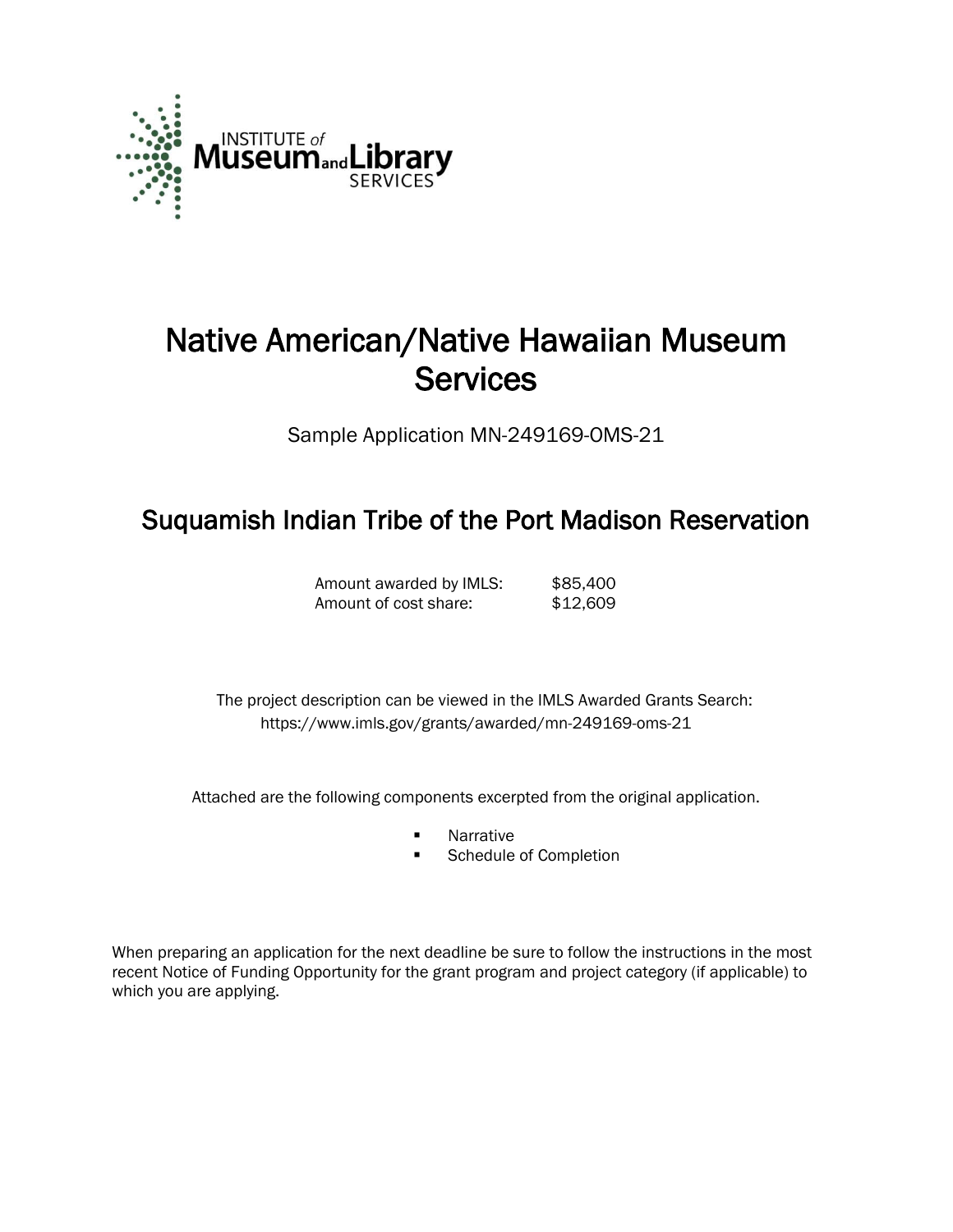#### **5. Proposal Narrative**

#### Project Justification

Suquamish Museum leadership, Suquamish Elders program management and Suquamish Cultural Committee members identified the priority critical need to engage in an Oral History Program with Suquamish Elders as soon as possible at a Retreat in December 2019 (see Supporting Documents "Cultural Committee Notes"). The Suquamish Tribal community lost a number of Elders over the past few years who had not been interviewed for the Suquamish Tribal archives. A growing sense of urgency for the project only increased in early 2020 at the start of the Pandemic. While the Suquamish Tribe, to date, has not suffered a loss due to the Pandemic the alarm and concern drove the point home to act.

The Suquamish Oral History project, 1981-1983 (see Supporting Documentation "1980s Oral History Project Topic Summary), conducted by the Suquamish Cultural Program (precursor to the Suquamish Museum) is a foundational knowledge archive for the Suquamish Tribe, housed and cared for at the Suquamish Museum. The plan to continue the effort with the "next generation" of elders had been assumed in the 1980s, but since then only random elders have been interviewed for topical knowledge goals; for instance, traditional hunting and gathering locations by staff of the Suquamish Tribe Department of Natural Resources. The subsequent recorded interviews (some transcribed) conducted between 1982 and today are archived in various Suquamish Tribe Administrative departments with current discussions on how to coordinate a single Oral History Archive centered at the Museum. While an identified goal to further ease of information access the funding, privacy and current usage of the oral histories owned by many different Suquamish Tribal government departments make coordination of a single archive challenging. The roadblocks we encounter in this effort further highlighted the need for the Suquamish Museum to conduct a universal elder oral history project.

The original 1980s project interviewed 48 Elders, the oldest born in 1892 and the youngest in 1920, with over 170 hours of recorded and transcribed interviews. The final transcriptions, approximately 30 hours of interviews, were completed in 2019 with funding from the Suquamish Tribe Legal Department. The current elder population, 70 years and older, comprise 78 individuals; the children and grand-children of the original 1981-82 group. These elders, born approximately 1930-1950 will contribute to the ancestral family oral knowledge archived at the Museum. And, add knowledge and experiences gained throughout their lifetimes. Including, the experiences of living through the socially transformative decades of the 1960s and 1970s when racial injustice activism exploded onto the national scene, including the local impact of the American Indian Movement (see Supporting Documents "Photograph" of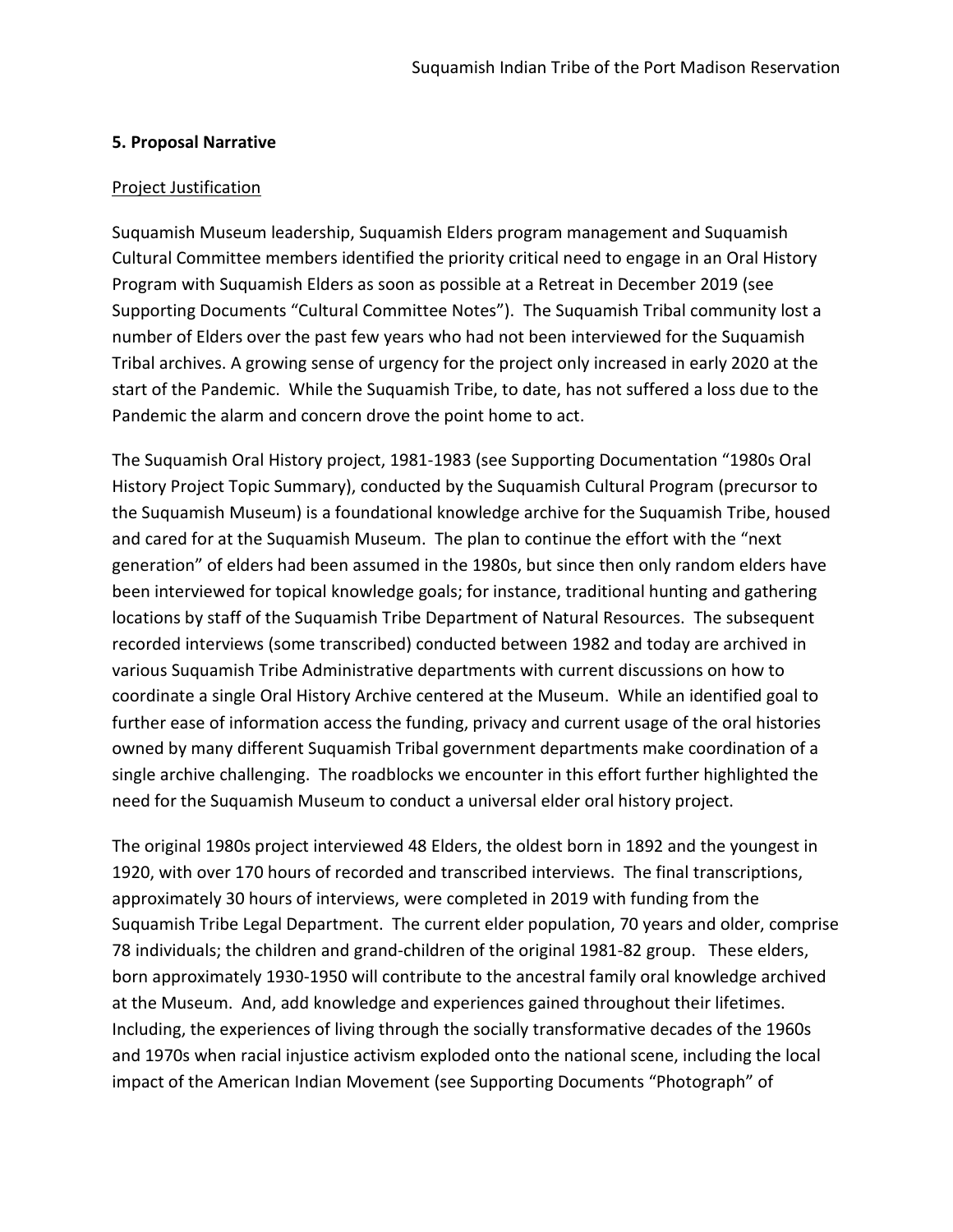Suquamish Tribe member Nancy Chiquiti, standing wrapped in flag, participating in an AIM occupation of a Federal Government building in Washington DC).

Suquamish Tribal members, the Suquamish Museum, Suquamish cultural leadership, and researchers of contemporary Indigenous culture will benefit from the project. The generational aspect of the two, 1980s and 2020s, projects will also provide for comparative analysis. The elements of culture some describe as "lost" remain but adopt new forms of expression; both projects will have focused on this cultural element (see Supporting Documents "Interviewing Theory"). We anticipate the Oral History project will inform current and future programmatic development for the Suquamish Museum. A goal will be to provide the digital recordings through topical presentations utilizing internet applications. A slide-tape production combining Elders voice with photographs resulted from the 1980s project. "Come Forth Laughing" remains the primary method the Suquamish Museum shares with the public an overview of Suquamish culture (see **Suquamish Museum** YouTube Channel). Similar productions utilizing modern methods will be employed to post projects sharing contemporary images with Elders voices.

## Project Work Plan

The goal of the Suquamish Museum Oral History Project is to gather the knowledge of Suquamish life and culture as expressed by the current generation of Suquamish Elders, 70 years of age and older (78 individuals), through audio recordings and associated archival materials. The project methodology will mirror an earlier Oral History project completed by the Suquamish Cultural Program (precursor to the Suquamish Museum) in the 1980s, effectively adding generational knowledge to the Suquamish Tribe Archive. Topical areas in the original project will be supplemented with subsequent events corresponding to the Adult years of the current Elder population. A few decades will overlap with the original cohort, 1960s-1970s, and then be contemporary with the current cohort.

The Oral History Project 70+ year old participants add an inherent risk factor to the success of the project. We anticipate that not all 78 elders will be available for the interviews due to health issues or other conditions beyond control. Our goal will be to document all 78 with biographical, genealogical and photograph information; an effort also mirroring the 1980s project. Further, we will prioritize a one hour Biographical interview even if the elder is not able to continue on with the follow up in-depth interviews. The possibility of less activity with some elders helps to mitigate a second risk factor being the goal of completing the process with sets of 10 elders every month for 7 months and then a final set 8 elders in the  $8<sup>th</sup>$  month. Of course, the other largest unknown risk is the possible impact and future course of the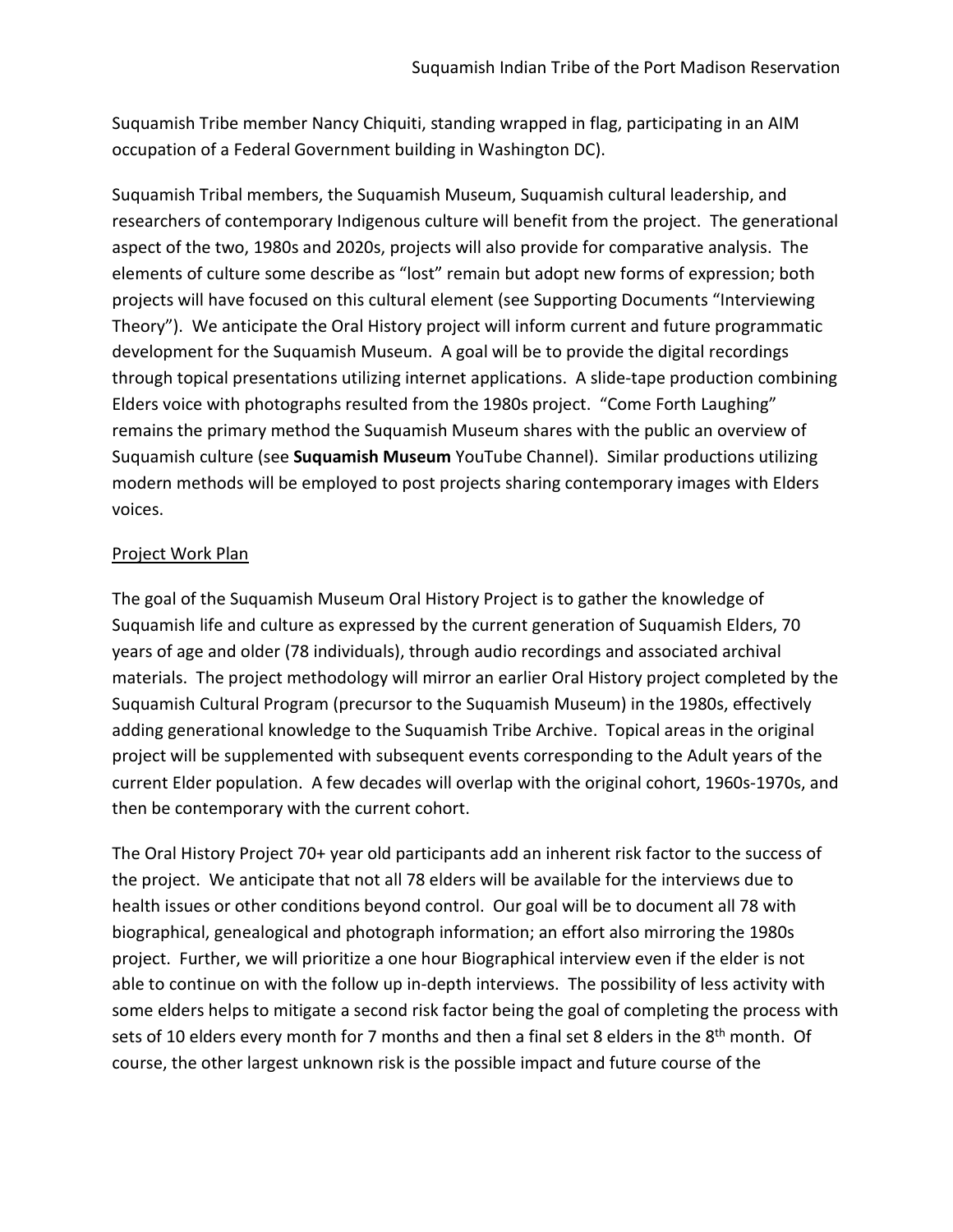Pandemic. Requesting an extension of the timeline would likely result if the Pandemic is not under control by September 2021.

On-going evaluation of the Oral History interview sound quality will be a part of the training and archiving functions of the project. Frequent (weekly) project evaluation meetings to ensure appropriate training of the Project Coordinator and Transcriptionist will occur in August 2021. Followed by bi-weekly meetings in September and October 2021 to ensure Project goals are being met. Two more evaluation meetings will occur in January 2022 and April 2022 to ensure the Project progress and product is as anticipated. The Project Coordinator and Transcriptionist will work out of the Museum and daily interaction will occur for ample opportunity to discuss challenges or how to handle day-to-day issues.

The Project will start on July 1, 2021. The notification of a successful Grant Award will begin the administrative approvals and hiring processes to be ready for Project start. The grant funding will allow the Suquamish Museum to hire a full-time 40 hour/week (2080 hours total) Project Coordinator (preferably a Suquamish Tribal member) who will perform the majority of work associated with the project; including, training, scheduling, interviewing, quality control and primary contact partner with the Suquamish Tribe Elders Program management. The Elders Program staff are enthusiastic to help with scheduling and facilitating ease of access and provide a level of comfort between Interviewer/Interviewee. The Elders program staff are frequent if not primary personal contacts for elders, especially the older 70 plus group.

Project tasks and objectives:

- Planning retreat for key project staff in July 2021 after the Project Coordinator is hired to survey the project roles, goals, and deliverables
- Project training for the Coordinator and Transcriptionist in July 2021 to review project methodology and seek Oral History Association training through the internet and local opportunities (see Supporting Documents "Interview Technique & Lessons Learned).
- During July and August 2021, Project Manager, Lydia Sigo, and Administrator, Janet Smoak, will facilitate the review and update of the 1980s project topics/questions with the Suquamish Museum Board, Elders Program management and Cultural Committee members, many of whom participated in some way during the 1980s Oral History Project.
- Prioritize the list of Elders into sets of 10; taking into consideration the health, availability, and Elders wishes in consultation with the Elders Program management staff. Elders who live away from the Reservation will be identified and other pathways of funding secured to ensure inclusion. An Elders Program staff member indicated a desire to train as an interviewer who could then travel for the interviews.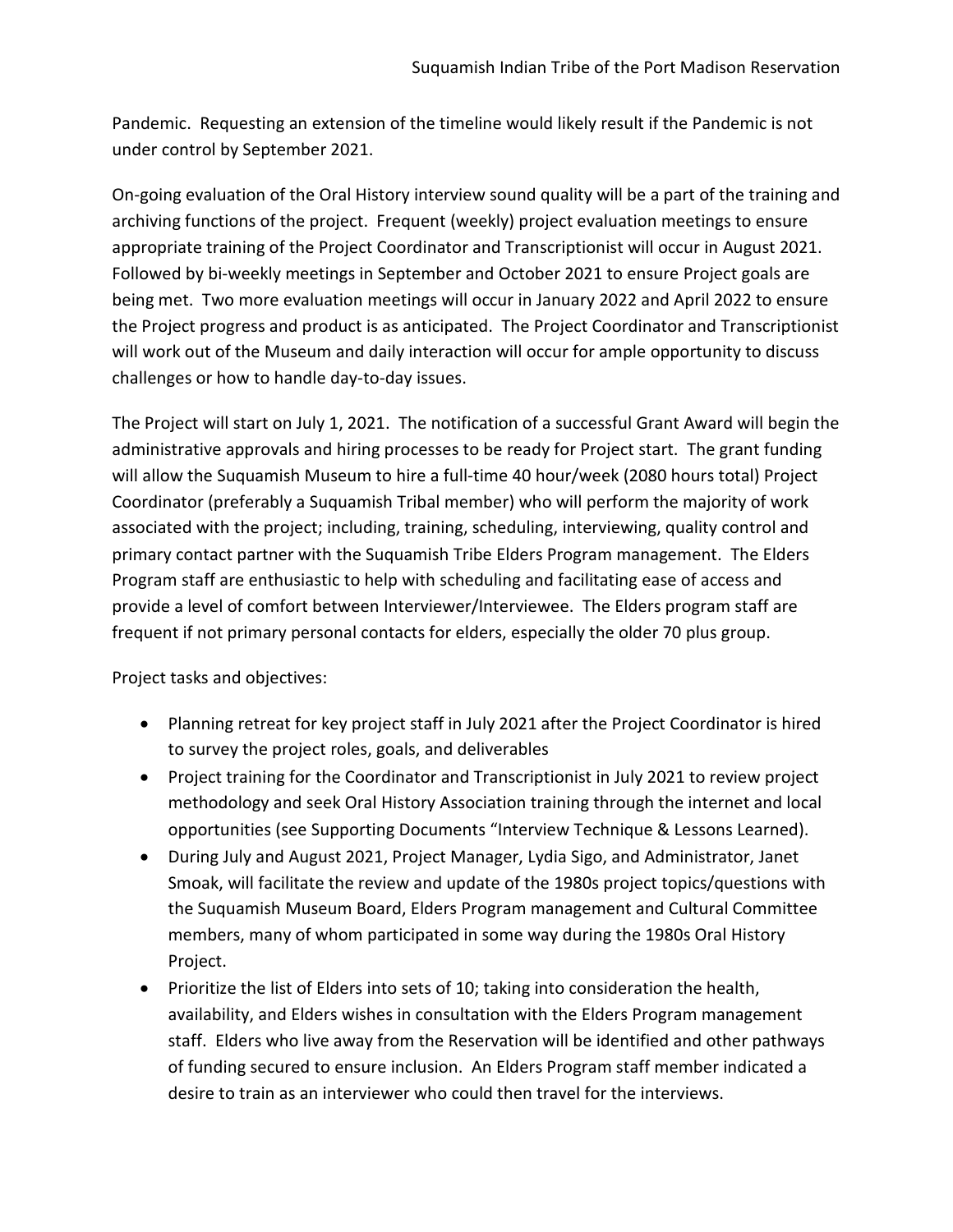- Beginning in September 2021 through April 2022 engage the Oral History interview work and concurrently transcribe the Biographical interviews. The Project Coordinator (Suquamish Tribal member to be hired) will be the interviewer or supervise training for another Suquamish Tribal member volunteer to be able to interview elders. The Transcriptionist, Jennifer Pratt, will devote at least 234 hours as a grant match to transcribe the possible 78 up to an hour long interviews; anticipating 3 hours required per hour of interview.
- Each elder's information will be archived as the sets of 10 are completed by the Project Manager, Lydia Sigo, who will review the audio recordings, monitor the completion & certify the transcriptions, and ensure legal paperwork is complete, along with other miscellaneous pieces for the Archive file. At the start of the project she will work with the Suquamish Tribe IT department to designate Museum Server space for the audio files and will also create the archival storage Gold CD-R discs; one archive and one for future research use.

The Suquamish Museum will host a Community kick-off meeting in July 2021 to announce the project to Suquamish Tribal families. A wrap-up celebration in June 2022 will celebrate the project and debut a short audio/photo production using the 2020 Elders voices and photographs. The Project Administrator, Janet Smoak, will send out a Project press release in July 2021 and a project completion press release in June 2022. Over the course of the grant, as the Project Administrator, she will conduct Progress meetings in November 2021, February and May 2022 to ensure the project is meeting deliverables; complete reports in October 2021 and June 2022 as well as monitor the budget in the Suquamish Tribe Fiscal new year, January 2022. Ms. Smoak will also attend the mandatory IMLS meeting to be scheduled or assign another project staff member to attend.

## Project Results

The intended result of the Suquamish Museum Oral History Project is to conduct biographical and topical follow-up interviews with the majority of 78 identified Suquamish elders aged 70 years or older. The process will also produce associated biographical and genealogical information, family and personal photographs, and audio interviews. The project will follow the methodology of an earlier Oral History project conducted with Suquamish Elders in 1981-1982 to provide comparative information between essentially Parents/Grandparents and Children/Grandchildren generations. The information will then document over 100 years of Suquamish history, experience, and culture. The topic areas will encompass natural resources, economy, Tribal government and leadership, the nature of the Suquamish community (a People in time and space), education and transitions in Suquamish Culture. The project prioritized by the Museum, Elder Program and Cultural leadership in late 2019 will address a desire and goal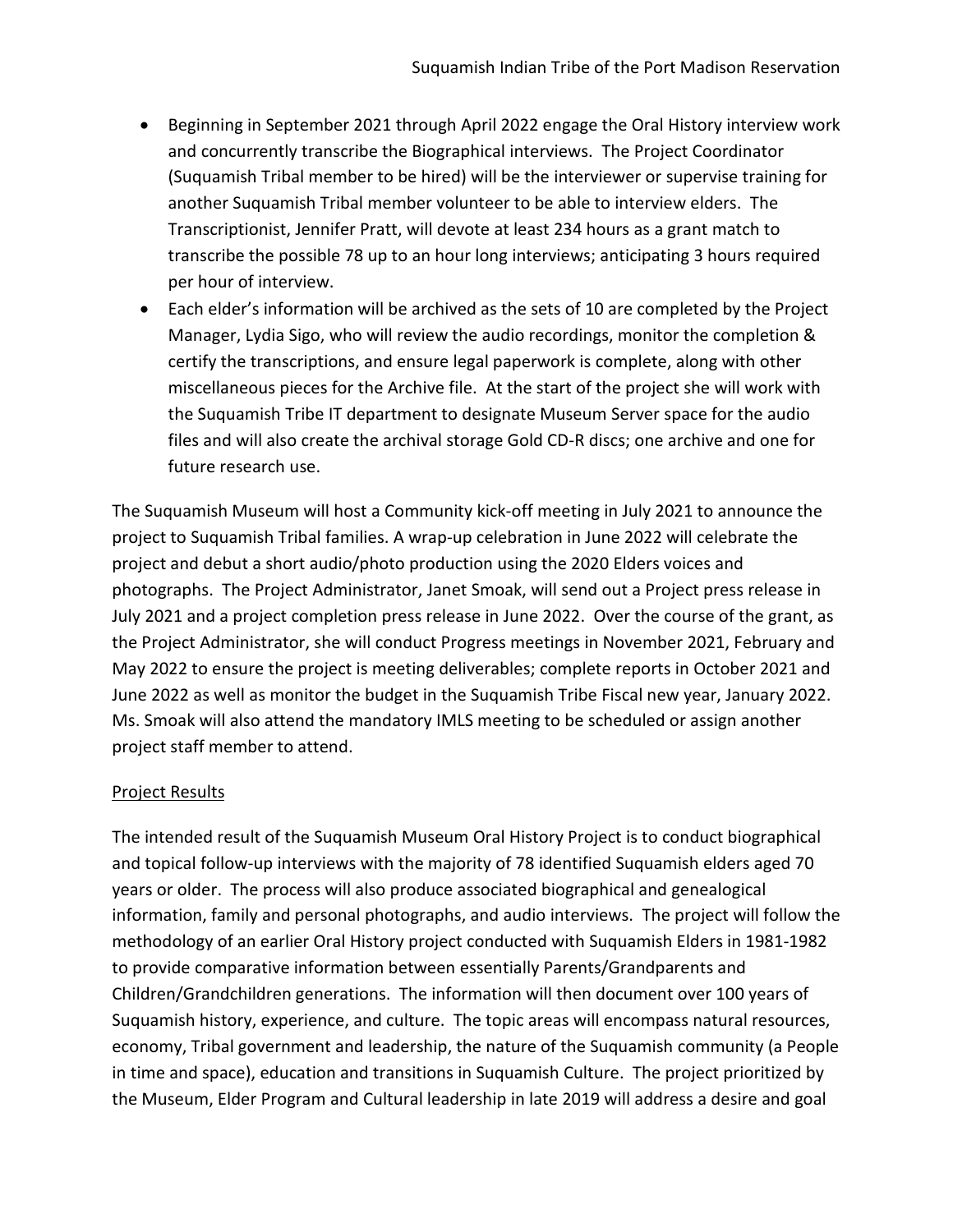emanating from the 1980s project to continue documenting Suquamish history and culture through Elder interviews.

We anticipate the information gained through the project will inform current and future programmatic development at the Museum and with our Suquamish cultural partners over the next foreseeable decades. Especially, as an indicator of where to focus collections acquisition efforts for the Suquamish Museum; produce virtual educational content and more; the information will direct long range planning. The Suquamish tribal value of the traditional ancestral methods of oral communication to share knowledge will once again influence the next generation, born in the 1960s and 1970s, and their children to prioritize the next Oral History project.

The essential work product of the project will be the 78 Elders files. As a group of ten is completed each month, the Project Manager will review for quality and completeness. Each elder's file will contain a legal release form, biography/genealogy data sheet, family photographs documenting the elder's life, transcribed biographical interview, and the associated audio files of follow-up interviews. At the end of the project, the Suquamish Museum will host a community celebration with select audio from the participants combined with Elder photographs in the spirit of the 1980s Oral History production "Come Forth Laughing." The new production will be archived with the 2020 project.